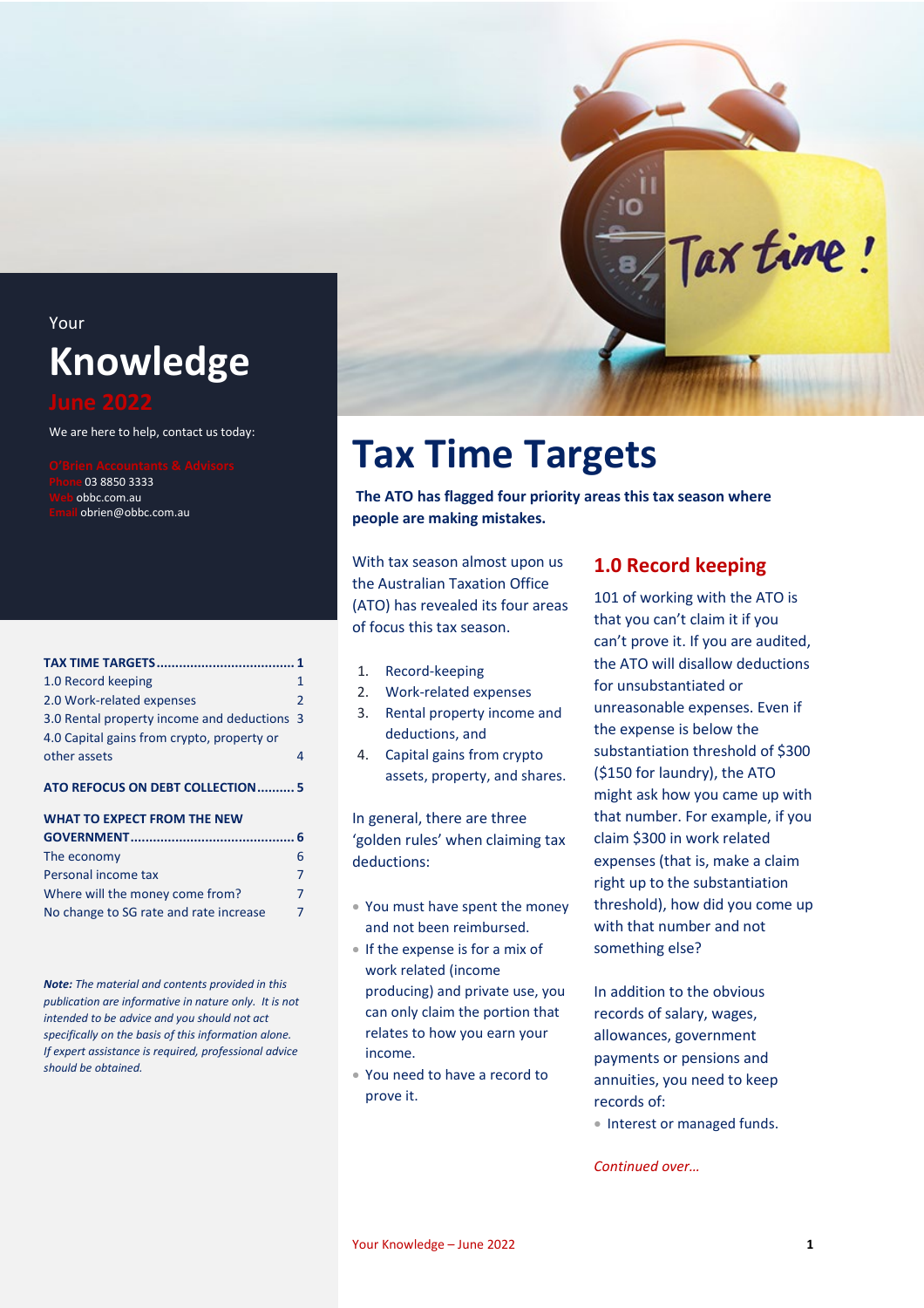

- Records of expenses for any deductions claimed including a record of how that expense relates to the way you earn your income. That is, the expense must be related to how you earn your income. For example, if you claim the cost of RAT tests, you need to be able to prove that the RAT test was necessary to enable you to work. If you were working from home and not required to leave home, it will be harder to claim the cost of the test.
- Assets such as shares or units in a trust, rental properties or holiday homes, if you purchased a home or inherited a property, or disposed of an asset (including cryptocurrency).

You need to keep your records for five years. These can be digital copies of the records as long as they are clear and legible copies of the original. If your records are digital, keep a backup.

Records can be tax invoices, receipts, diary entries or something else that proves you incurred the expense and how it related to how you earn your income.

#### <span id="page-1-0"></span>**2.0 Work-related expenses**

To claim a deduction, you need to have incurred the expense yourself and not been reimbursed by your employer or business, and the expense needs to be directly related to your work.

#### **What expenses are related to work?**

You can claim a deduction for all losses and outgoings "to the extent to which they are incurred in gaining or producing assessable income except where the outgoings are of a capital, private or domestic nature, or relate to the earning of exempt income." That is, there must be a nexus between the expenses you are claiming and how you earn your income.

It all sounds simple enough until you start applying this rule. Take the example of an actor. To land the acting job she needs to attend auditions. She wants to claim the cost of having her hair and make-up done for the audition. But, because she is not generating income at the stage of the audition, she cannot claim her expenses. The expense must be related to how you are currently earning your income, not future potential income. The same issue applies to upskilling. If you attend investment seminars with the intention of building your investment portfolio the seminar is not deductible as a self-education expense unless it relates to managing your existing investment portfolio - not a future one. Or, a nurse's aide who attendees university to qualify as a nurse. The university degree and the expenses associated with this are not deductible as the nursing degree is not required to fulfil the role of a nurse's aide.

The second area of confusion is over what can be claimed for work. If the item is "conventional" it's unlikely to be deductible. For example, you can't claim conventional clothing (including footwear) as a work-related expense, even if your employer requires you to wear it and you only wear the items of clothing at work. To be deductible clothing must be protective, occupation specific such as a chef's chequered pants, a compulsory uniform, or a registered non-compulsory uniform.

#### **Work related or private?**

Another area of confusion is where expenses are incurred for work purposes but used privately. Internet access or mobile phone services are typical. A lot of people take the view that the expense had to be incurred for work so what does it matter if it's used for private purposes? But, if you use the service on more than an ad-hoc basis for any purpose other than work, then the expense needs to be apportioned and only the work-related percentage claimed as a deduction. And yes, the ATO does check usage in an audit.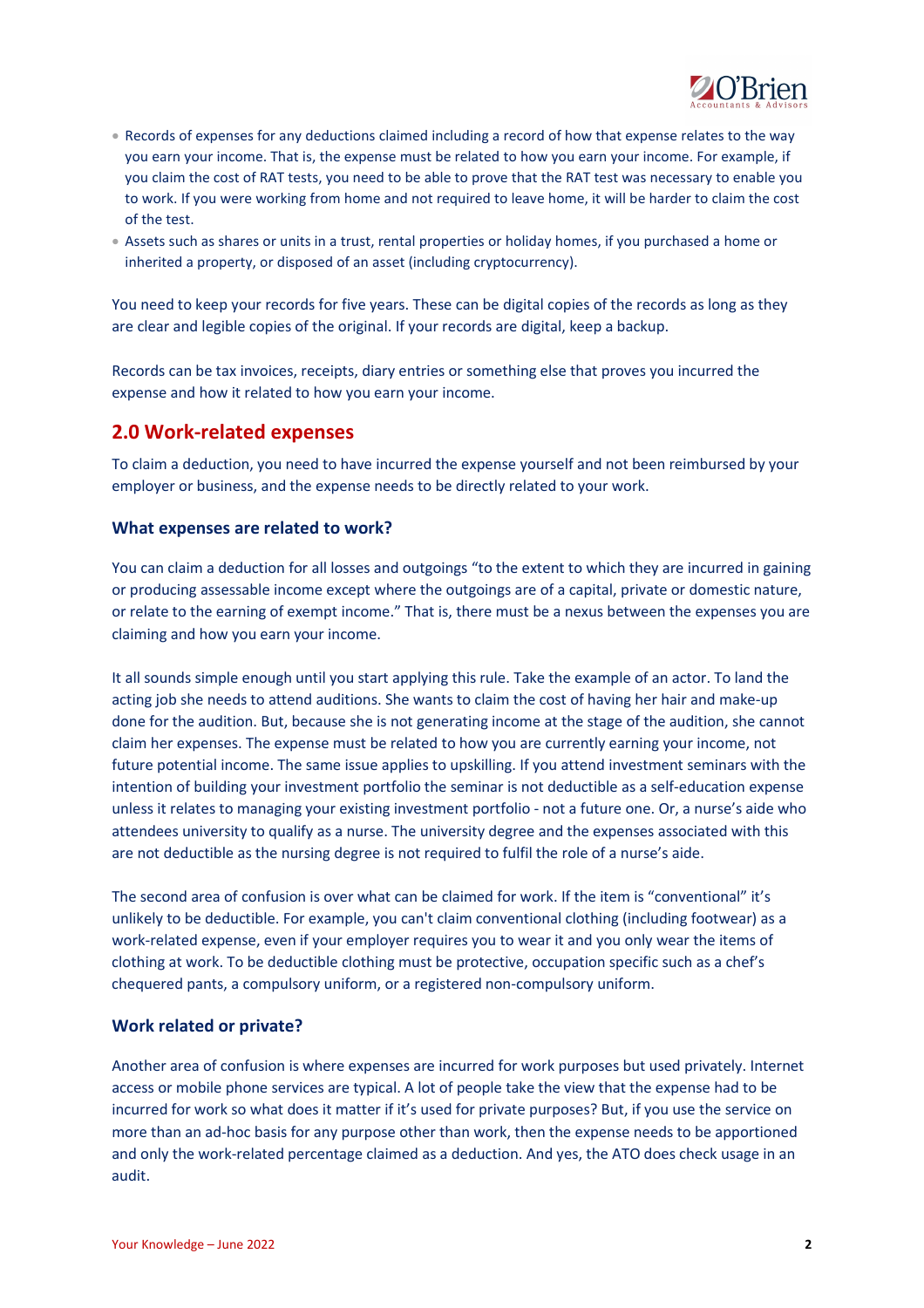

Claims for COVID-19 tests will be a test of this rule. COVID-19 tests are deductible from 1 July 2021 if the purpose was to determine whether you may attend or remain at work. The tax deduction does not apply if you worked from home and didn't intend to attend your workplace, or the test was used for private purposes (for example, to tests the kids before school).

#### **Claiming work from home expenses**

Last financial year, one in three Australians claimed working from home expenses. Now we're out of the pandemic, the ATO will be focussing specifically on what is being claimed. If you claimed work from home expenses last year and returned to the office this year, then there should be a reduction in your work from home claim. The ATO will be looking for discrepancies.

If you are claiming your expenses, there are three methods you can use:

- **The ATO's simplified 80 cents per hour short-cut method** you can claim 80 cents for every hour you worked from home from 1 March 2020 to 30 June 2022. You will need to have evidence of hours worked like a timesheet or diary. The rate covers all of your expenses and you cannot claim individual items separately, such as office furniture or a computer.
- **Fixed rate 52 cents per hour method** applies if you have set up a home office but are not running a business from home. You can claim 52 cents for every hour and this covers the running expenses of your home. You can claim your phone, internet, or the decline in value of equipment separately.
- **Actual expenses method** you can claim the actual expenses you incur (and reduce the claim by any personal use and use by other family members). You will need to ensure you have kept records such as receipts to use this method.

It's this last method, the actual method, the ATO is scrutinising because people using this method tend to lodge much higher claims in their tax return. Ineligible expenses include:

- Personal expenses such as coffee, tea and toilet paper
- Expenses related to a child's education, such as online learning courses or laptops
- Claiming large expenses up-front (instead of claiming depreciation for assets), and
	- Occupancy expenses such as rent, mortgage interest, property insurance, and land taxes and rates, that cannot generally be claimed by employees working from home (especially by those who are working from home solely due to a lockdown).

#### <span id="page-2-0"></span>**3.0 Rental property income and deductions**

For landlords, the focus is on ensuring that all income received, whether long-term, short-term, rental bonds, back payments, or insurance pay-outs, are recognised in your tax return.

If your rental property is outside of Australia, and you are an Australian resident for tax purposes, you must recognise the rental income you received in your tax return (excluding any tax you have paid overseas), unless you are classified as a temporary resident for tax purposes. You can claim expenses related to the property, although there are some special rules that need to be considered when it comes to interest deductions. For example, if you have borrowed money from an overseas lender you might be subject to withholding tax obligations.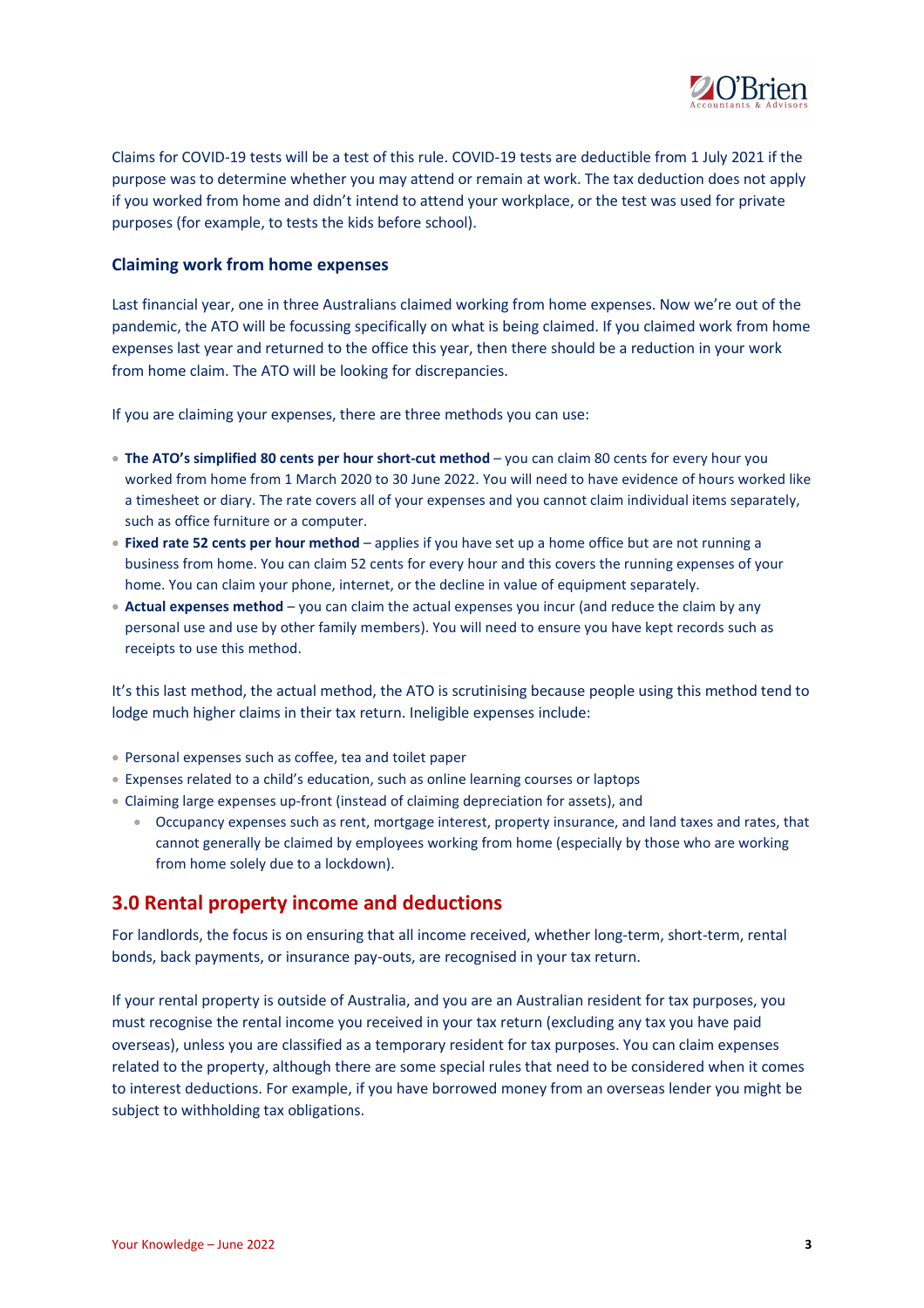

#### **Co-owned properties**

For tax purposes, rental income and expenses need to be recognised in line with the legal ownership of the property, except in very limited circumstances where it can be shown that the equitable interest in the property is different from the legal title. The ATO will assume that where the taxpayers are related, the equitable right is the same as the legal title (unless there is evidence to suggest otherwise such as a deed of trust etc.,).

This means that if you hold a 25% legal interest in a property then you should recognise 25% of the rental income and rental expenses in your tax returns even if you pay most or all of the rental property expenses (the ATO would treat this as a private arrangement between the owners).

The main exception is where the parties have separately borrowed money to acquire their interest in the property, then they would claim their own interest deductions.

#### <span id="page-3-0"></span>**4.0 Capital gains from crypto, property or other assets**

If you dispose of an asset - property, shares, crypto or NFTs, collectables (costing \$500 or more) - you will need to calculate the capital gain or loss and record this in your tax return. Capital gains tax (CGT) does not apply to personal use assets such as a boat if you bought it for less than \$10,000.

#### **Crypto and capital gains tax**

A question that often comes up is when do I pay tax on cryptocurrency?

If you acquire the cryptocurrency to make a private purchase and you don't hold onto it, the crypto might qualify as a personal use asset. But in most cases, that is not the case and people acquire crypto as an investment, even if they do sometimes use it to buy things.

Generally, a CGT event occurs when disposing of cryptocurrency. This can include selling cryptocurrency for a fiat currency (e.g., \$AUD), exchanging one cryptocurrency for another, gifting it, trading it, or using it to pay for goods or services.

Each cryptocurrency is a separate asset for CGT purposes. When you dispose of one cryptocurrency to acquire another, you are disposing of one CGT asset and acquiring another CGT asset. This triggers a taxing event.

Transferring cryptocurrency from one wallet to another is not a CGT disposal if you maintain ownership of the coin.

Record keeping is extremely important – you need receipts and details of the type of coin, purchase price, date and time of transactions in Australian dollars, records for any exchanges, digital wallet and keys, and what has been paid in commissions or brokerage fees, and records of tax agent, accountant and legal costs. The ATO regularly runs data matching projects, and has access to the data from many crypto platforms and banks.

If you make a loss on cryptocurrency, you can generally only claim the loss as a deduction if you are in the business of trading.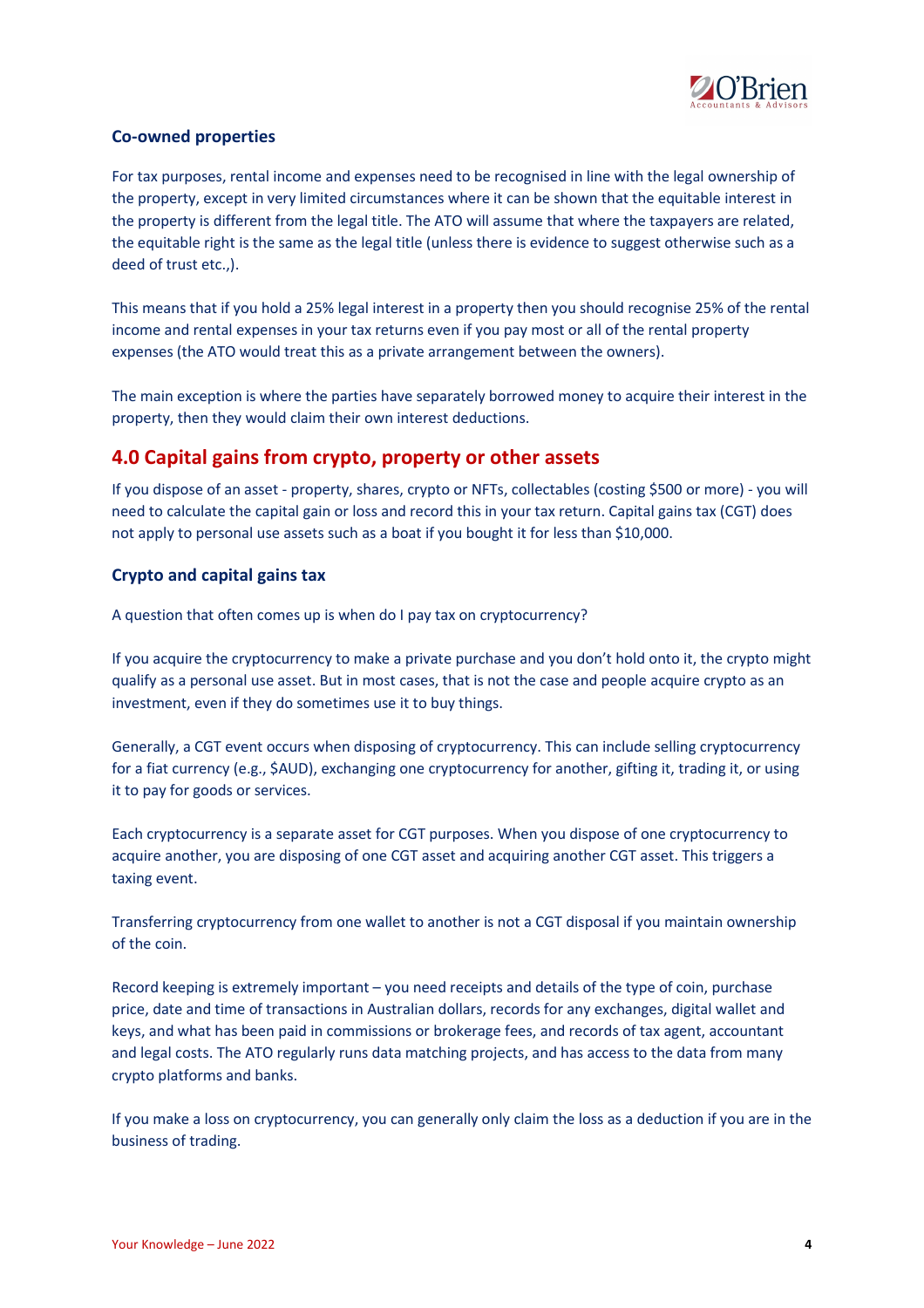

#### **Gifting an asset might still incur tax**

Donating or gifting an asset does not avoid capital gains tax. If you receive nothing or less than the market value of the asset, the market value substitution rules might come into play. The market value substitution rule can treat you as having received the market value of the asset you donated or gifted for the purpose of your CGT calculations.

For example, if Mum & Dad buy a block of land then eventually gift the block of land to their daughter, the ATO will look at the value of the land at the point they gifted it. If the market value of the land is higher than the amount that Mum & Dad paid for it, then this would normally trigger a capital gains tax liability. It does not matter that Mum & Dad did not receive any money for the land.

Donations of cryptocurrency might also trigger capital gains tax. If you donate cryptocurrency to a charity, you are likely to be assessed on the market value of the crypto at the point you donated it. You can only claim a tax deduction for the donation if the charity is a deductible gift recipient and the charity is set up to accept cryptocurrency.

**-End-**

# <span id="page-4-0"></span>**ATO refocus on debt collection**

The ATO has not pursued many business tax debts during the pandemic and allowed tax refunds to flow through even if the business had a tax debt. That position has now changed and the ATO has resumed debt collection and offsetting tax debts against refunds. If you have a tax debt that has been on-hold, expect the ATO to offset any refunds against this debt, and take steps to actively pursue the payment of the debt. Small business account for around two thirds of the total debt owed to the ATO. If you have a tax debt, it is important that you engage with the ATO to work out how this debt will be paid.

#### **-End-**

#### **Contact Us**

If you have any questions or concerns in relation to your personal, business or property taxes, please contact your O'Brien Advisor on **03 8850 3333**.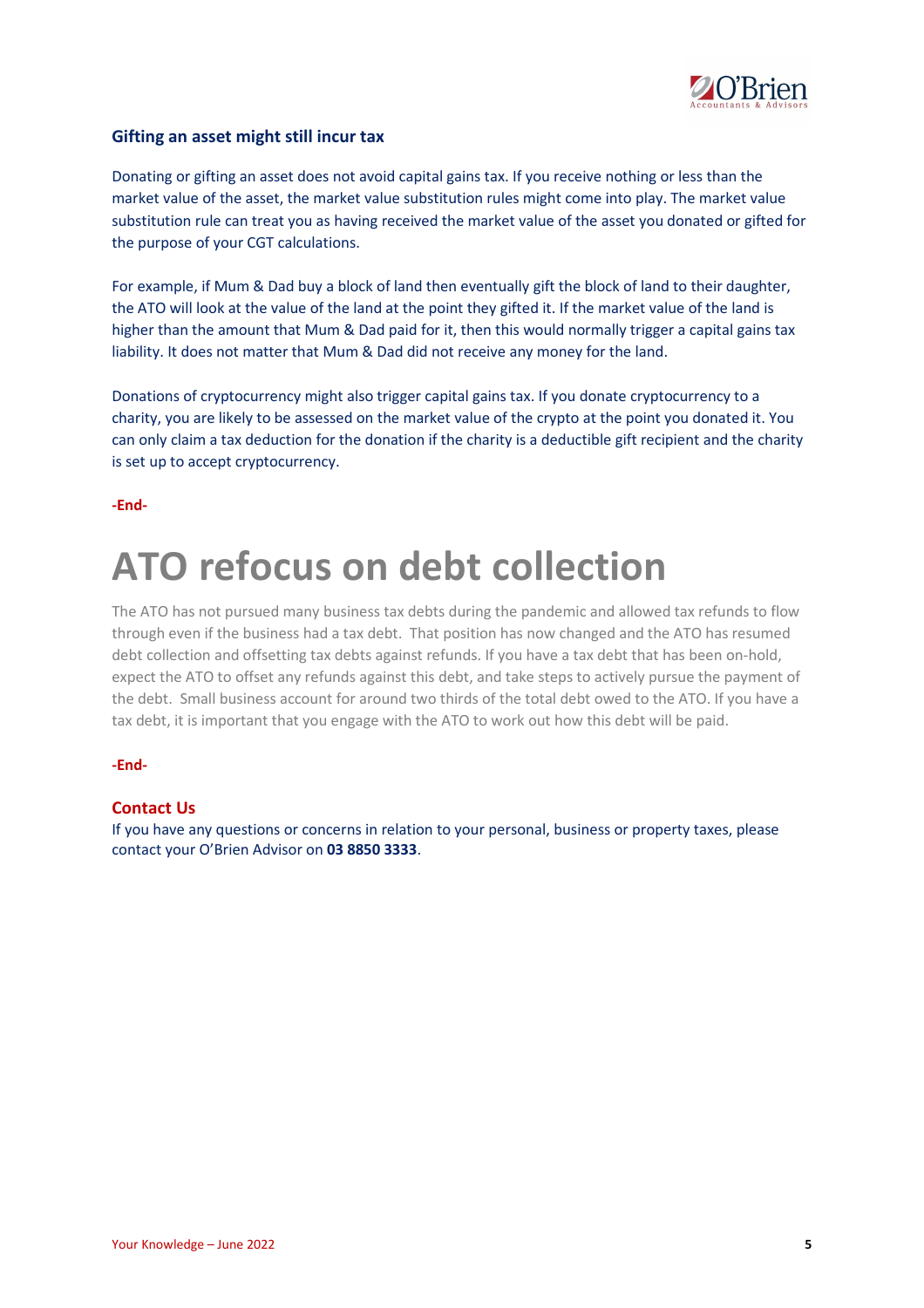

# <span id="page-5-0"></span>**What to expect from the new Government**

**Anthony Albanese has been sworn in as Australia's 31st Prime Minister and a Government formed. We look at what we know so far about the policies of the new Government in an environment with plenty of problems and no easy fixes.**



#### <span id="page-5-1"></span>**The economy**

The Government has stated that its economic priority is, "creating jobs, boosting participation, improving and increasing productivity, generating new business investment, and increasing wages and household incomes."

A second Federal Budget will be released in October this year to set the fiscal policy direction of the Government. The Albanese Government has stated that its focus is on growing the economy as opposed to increasing taxes, but it is a delicate balance to keep growth ahead of inflation. Treasurer Jim Chalmers has said that the Government will look to "redirect spending from unproductive purposes to more productive purposes."

In [a recent speech,](https://treasury.gov.au/sites/default/files/2022-06/220608-drkennedy-abeaddress.pdf) Treasury Secretary Dr Steven Kennedy, summed it up when he said that the most significant economic development of late has been the, "…higher-than-expected surge in inflation. Headline inflation reached 5.1% in the March quarter of 2022, the highest rate of inflation in more than 2 decades… Price increases are reflecting a range of shocks, some temporary and some more persistent." These shocks include:

- Increased global demand for goods straining supply chains, increasing shipping costs, and clogging ports;
- The Russian invasion of Ukraine which sharply increased the price of oil, energy and food. Russia accounts for 18% of global gas and 12% of global oil supply. Together Russia and Ukraine account for around one quarter of global trade in wheat; and
- COVID-19 lockdowns in China impacting supply chains. China maintains a zero-COVID policy.

In Australia, energy prices have contributed strongly to inflation (the temporary reduction in fuel excise ends on 28 September 2022).